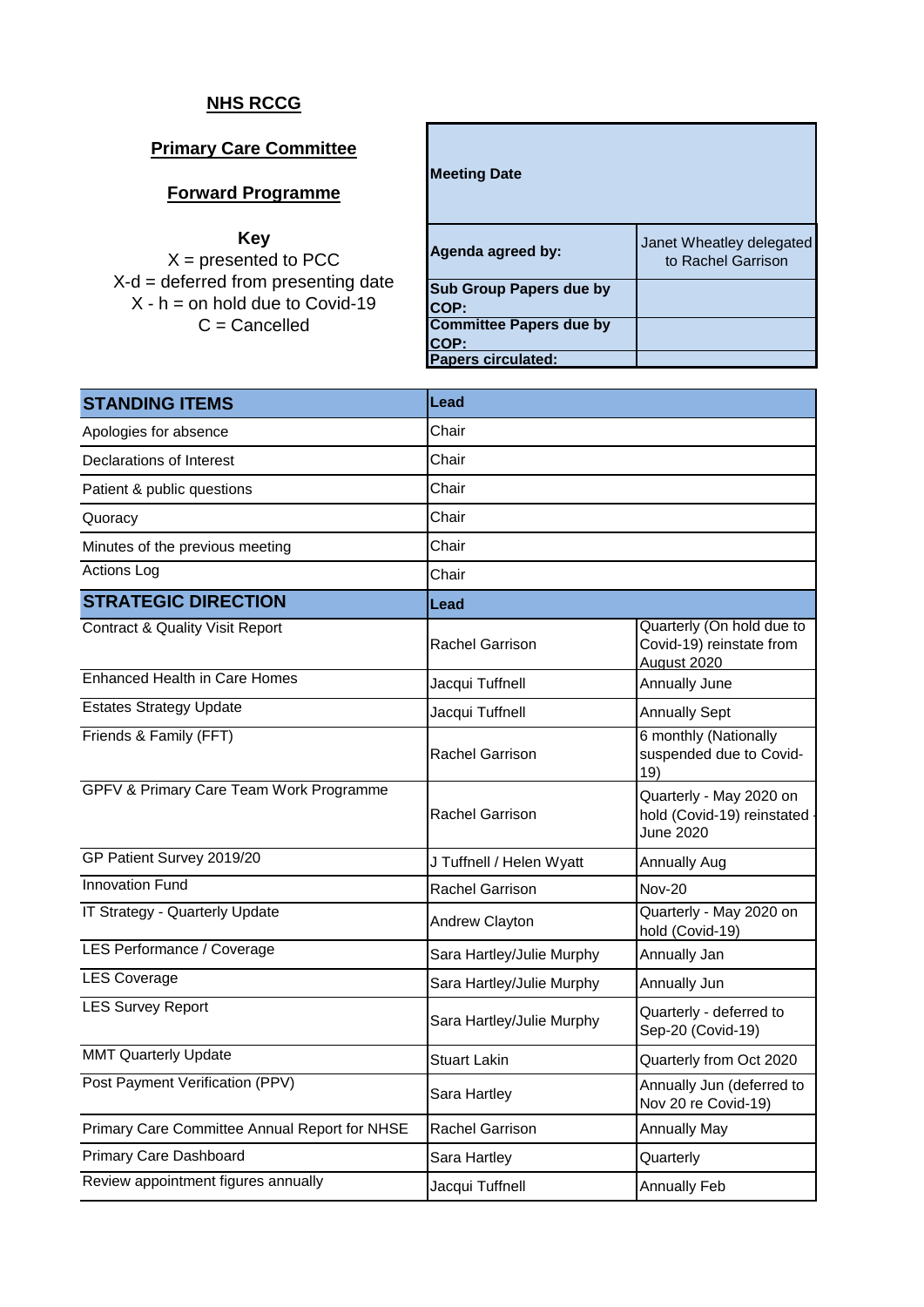| Review of all LES & LIS                                                                                                                                                       | Sara Hartley/Rachel Garrison   | <b>Annually Feb</b>                        |
|-------------------------------------------------------------------------------------------------------------------------------------------------------------------------------|--------------------------------|--------------------------------------------|
| <b>Quality Contract</b>                                                                                                                                                       | Lead                           |                                            |
| <b>Quality Contract Update</b>                                                                                                                                                | Avanthi Gunasekera (Dr)        | Monthly Standing item                      |
| <b>Standing Items</b>                                                                                                                                                         | Lead                           |                                            |
| Improving Access - Extended Hubs                                                                                                                                              | Avanthi Gunasekera (Dr)        | Verbal update                              |
| Primary Care Network Update                                                                                                                                                   | Geoff Avery (Dr)               | Verbal update                              |
| Covid-19 Update                                                                                                                                                               | Avanthi Gunasekera (Dr)        | Verbal update                              |
| Flu Update                                                                                                                                                                    | Avanthi Gunasekera (Dr)        | Verbal update                              |
| Delegated Dutes - iii) decisions in relation to the<br>establishment of new GP practices (including<br>branch surgeries) and closure of GP practices;                         | Rachel Garrison / Sara Hartley | As and when appropriate<br>from April 2020 |
| Delegated Duties - iv) decisions about<br>'discretionary' payments;                                                                                                           | Rachel Garrison / Sara Hartley | As and when appropriate<br>from April 2020 |
| Delegated Duties - v) decisions about<br>commissioning urgent care (including home visits as Rachel Garrison / Sara Hartley<br>required) for out of area registered patients; |                                | As and when appropriate<br>from April 2020 |
| Delegated Duties - b) the approval of practice<br>mergers;                                                                                                                    | Rachel Garrison / Sara Hartley | As and when appropriate<br>from April 2020 |
| <b>Finance Report</b>                                                                                                                                                         |                                |                                            |
| <b>Finance Report</b>                                                                                                                                                         | Louise Jones (LJ)              | Monthly                                    |
| <b>Other Strategic Updates</b>                                                                                                                                                | Lead                           |                                            |
| Capital Business Case and/or STP Wave 4a Capital<br>Business Programme Rotherham Projects                                                                                     | Jacqui Tuffnell                | Nov-20 & Dec-20                            |
| Dementia LES                                                                                                                                                                  | <b>Kate Tufnell</b>            | 01/10/2019 May 2020 on<br>hold             |
| Flu Clinic Drive through Volunteers report                                                                                                                                    | Helen Wyatt                    | Dec-20                                     |
| GP Contract Agreement 2020/21 - 2023/24                                                                                                                                       | Jacqui Tuffnell                | As and when appropriate                    |
| Leg Ulcer / Wound Care Update                                                                                                                                                 | Jacqui Tuffnell                | As and when appropriate                    |
| <b>MMT Annual Report</b>                                                                                                                                                      | <b>Stuart Lakin</b>            | <b>Annually August</b>                     |
| Primary Care App                                                                                                                                                              | Jo Martin                      | As and when appropriate                    |
| Primary Care Network DES Delivery Update<br>(nee Primary Care Network Workforce and Structure<br>report)                                                                      | Jo Martin/Geoff Avery          | Quarterly from November<br>2020            |
| Rotherham CCG Principles for balancing GP<br>capacity and delivery of Covid-19 vaccination<br>programme phase 1-31st March 2021                                               | Jacqui Tuffnell                | $Dec-20$                                   |
| <b>Policies</b>                                                                                                                                                               |                                |                                            |
|                                                                                                                                                                               |                                |                                            |
| <b>Terms of Reference</b>                                                                                                                                                     | Lead                           |                                            |
| Primary Care Sub Group                                                                                                                                                        | Jacqui Tuffnell                | <b>Annually Dec</b>                        |
| <b>Primary Care Committee</b>                                                                                                                                                 | Jacqui Tuffnell                | Annually Jan                               |
| <b>Audits &amp; Reports</b>                                                                                                                                                   | Lead                           |                                            |
|                                                                                                                                                                               |                                |                                            |
| <b>FOR INFORMATION ONLY</b>                                                                                                                                                   | Lead                           |                                            |
|                                                                                                                                                                               |                                |                                            |